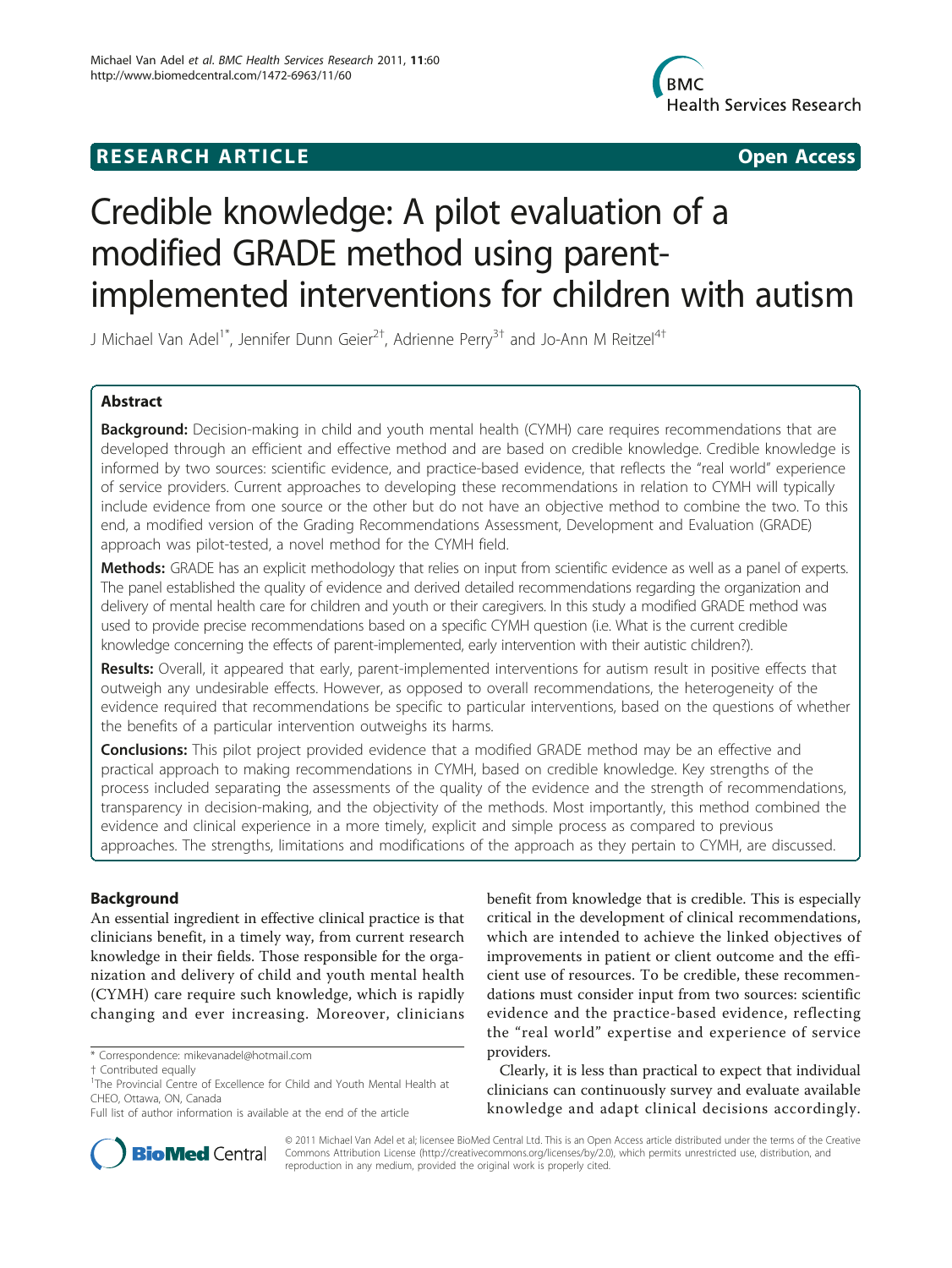Despite this recognition, however, there are still obstacles that need to be overcome in improving the access to and practical application of credible knowledge in CYMH. Primarily, there is a lack of agreement about the best methods for organizations to identify, assess, and synthesize relevant studies [\[1-7\]](#page-10-0). Without a useful methodology for identification and evaluation, published research results may not be adequately assessed for their scientific validity. Poor research, which can suffer from serious methodological flaws, may then be relied upon to make critical treatment decisions. On the other hand, when recommendations are based on rigorous evaluation of only high quality evidence, this evidence may not be assessed for its relevance and practical application to specific care and may not be suitable for generalization to clinicians' practice. These flaws are present in the current approaches to synthesizing evidence-based practice in CYMH.

Numerous professional bodies and scientific organizations have taken the approach of developing clinical practice guidelines. These guidelines include recommendations to aid patient and practitioner decision-making in specific clinical situations. A strength of this approach is that a panel of experts typically develops these recommendations. Panel members have access to the evidence, an understanding of the clinical problems and research methods, and sufficient time for deliberation. However, the recommendations are often formulated without systematically identifying and summarizing the evidence [[8](#page-10-0)]. A proper evaluation of the evidence is critical in ensuring the validity of guidelines. Otherwise, relevant studies may be missed and recommendations made which contradict the current best available evidence. Furthermore, when more rigorous and transparent methods are used, guideline development can take two years or more. As a result, these guidelines can require considerable financial and human resources and the timeline may result in a delay in getting pertinent information to health care providers, thereby having a potential impact on clinical practice [[4,9,10](#page-10-0)].

Systematic reviews take a different approach by using explicit search strategies and inclusion criteria to identify and judge evidence of the effectiveness of clinical interventions [[11](#page-10-0)]. The relative comprehensiveness of these reviews is a key strength. Null or even negative findings are often included, whereas in other approaches such research has been largely ignored in the accumulation of supportive findings [[12\]](#page-10-0). However, health professionals, physicians, and policy makers infrequently refer to these reviews in decision-making [[13-15\]](#page-10-0). So, despite the increasing summaries of the evidence in systematic reviews and clinical practice guidelines, as many as 30 to 45 per cent of patients fail to receive evidence-based treatment, leading to less than optimal outcomes [\[16-18](#page-10-0)].

This is due to a number of limitations in these reviews [[11\]](#page-10-0); perhaps the most significant one being the lack of a well-defined, transparent process for including the input of relevant evidence users that have practice-based knowledge. This limitation results in the omission of input from those intended to implement and benefit from the recommendations.

Input from practicing health professionals can make recommendations more practical and clinically- relevant. This can be accomplished through an approach that integrates scientific evidence with the knowledge of patients' values and preferences as well as the implications for treatment planning and decision-making in clinical practice.

### A New Approach

The Grading of Recommendations, Assessment, Development, and Evaluation (GRADE) approach [[19\]](#page-10-0) incorporates the strengths of previous approaches and accounts for their limitations. It may be the more effective method for providing credible knowledge that is essential to CYMH.

GRADE employs a sequential assessment of 1) the quality of the evidence, followed by 2) an evaluation of the balance between benefits and harms and 3) a subsequent judgment about the strength of recommendations [[20\]](#page-10-0). The separation of judgments on the quality of evidence and the strength of recommendations is a critical and defining feature of this method.

GRADE was developed based on a systematic review that identified the fundamental elements of an effective evidence grading system. These elements include: the rating of the quality of individual studies; the quantity in terms of magnitude of effect, number of studies and sample size; and the consistency of the findings between similar and different study designs [\[21](#page-10-0)].

The current approaches to synthesizing evidence-based practice research in the CYMH field should be more appropriately described as clinical treatment efficacy research [\[22\]](#page-10-0). In the past, these approaches have relied on a one-to-one fit between the research on effective practices and the implementation of these practices in routine care. One clear solution to this problem would see research conducted that attends to service delivery issues at the outset. However, until that sort of evidence becomes available existing evidence-based practice research would be left collecting dust on academic shelves. Instead, the GRADE method may provide a method that can make use of the wealth of existing research. The GRADE approach attempts to merge research-based knowledge of efficacy with practice-based knowledge of effectiveness through the input of the expert panel.

The process begins with the selection of a focused question that can lead to action and the establishment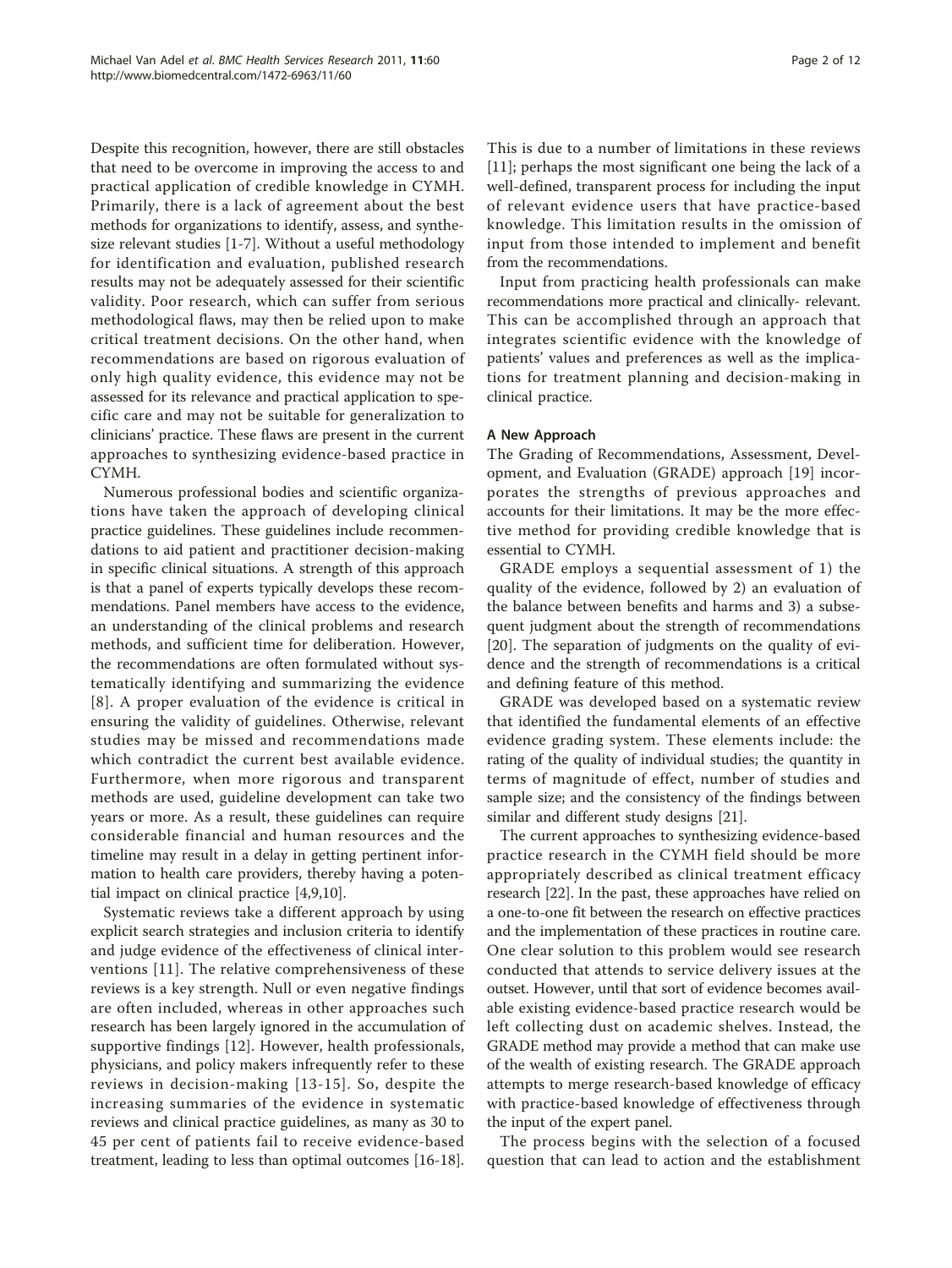of an expert panel with knowledge related to the question. Ideally, and for the sake of efficiency, relevant published and unpublished scientific evidence relating to the question is gathered from an existing systematic review. A list of potentially important outcomes is then created which panel members must independently rate according to importance ranging from unimportant to critical. The improvement of outcomes with high patient importance (i.e., considered critical) should lead to stronger recommendations [\[23\]](#page-10-0).

Following the rating of the importance of outcomes, the quality of the evidence is then rated. A number of factors can increase or decrease the quality rating and this should reflect the confidence in the studies' estimates of benefits and harms.

Finally, the evidence, its quality rating and the outcome information is synthesized succinctly and transparently in evidence profiles. These profiles guide the panel in deciding on the strength of recommendation according to the tradeoffs between benefits and harms of the various alternatives.

Based on conceptual arguments and past experience with the process, many developers and users of GRADE believe that this process can be applied across all forms of intervention [\[24\]](#page-10-0). Others have argued that a single system cannot adequately address evidence across a wide range of contexts without being too complex to be useful [[25,26\]](#page-10-0). Until now, GRADE has been used primarily to address topics in the field of medicine [e.g., [[23,27,28](#page-10-0)]]. CYMH is an area in need of a more efficient and effective approach to producing credible knowledge. Furthermore, it is an area in which the potential of the GRADE method has not been evaluated.

#### Current Study

Against this backdrop, the Provincial Centre of Excellence for Child and Youth Mental Health at the Children's Hospital of Eastern Ontario completed a pilot project to investigate the use of a streamlined version of the GRADE approach. Autism intervention research was identified as a suitable and interesting area in which to pilot test this methodology. Specifically, this streamlined method was used to determine current credible knowledge concerning the effects of parent-implemented, early intervention for children with autism. Implementing a methodology such as GRADE has considerable implications for improving efficiency, communication, and clinical decision-making. GRADE may facilitate the progression of the CYMH field toward greater use of evidence-based practice by service providers. This pilot study is the first step in evaluating the feasibility of this methodology as applied to CYMH research and determining whether any modifications are necessary in its application to this field. The findings related to autism as well as the strengths and limitations of the approach will be discussed.

#### Autism Research

The history of controversy surrounding autism makes this area suitable for this pilot project and is certainly illustrative of the importance of an established methodology for determining credible knowledge in the field of CYMH. Autism research has, for example, seen the persistence of a dispute surrounding evidence concerning causal linkages associated with the measles-mumps-rubella (MMR) vaccine or the vaccine preservative thimerosal. Notwithstanding, there has been no evidence to support an association between an MMR vaccine and autism, nor is there a plausible biological mechanism [as reviewed by 29]. Valuable time and resources were used to conduct as many as twenty studies to definitively respond to a study [[30\]](#page-10-0), whose arguments had many flaws that need not be explored here [\[29,31,32\]](#page-10-0).

There has also been intense debate surrounding the evidence base and suitability of the variety of educational strategies and interventions that have been developed for individuals with autism [\[33-37](#page-10-0)]. For instance, controversy exists regarding the necessary intensity of intervention to achieve positive outcomes, the use of certain outcomes and the efficacy of one program compared to another [[38\]](#page-10-0). Some approaches have also been popular with parents, but many professionals have not embraced them enthusiastically, again leading to considerable controversy [[39\]](#page-10-0). While debate is clearly healthy in furthering the scientific research in relation to these practices, the level of uncertainty in this area has resulted in professionals, parents, and policy makers receiving confusing and sometimes unreliable information about the relative effectiveness of interventions [[6\]](#page-10-0).

Narrative reviews of interventions in this area have sought to address this problem by identifying evidencebased treatments. Unfortunately, many of these reviews have not taken a systematic approach, limiting their comprehensiveness and validity [\[33,35,40](#page-10-0)-[44](#page-10-0)]. Alternatively, systematic reviews have included a wider range of evidence but most have also been found to suffer from methodological weaknesses that make them susceptible to bias [[45\]](#page-10-0). Other reports have taken a systematic approach to the scientific evidence along with expert clinical opinion and took many years to complete. For instance, the National Autism Centre [\[46](#page-10-0)] recently completed a review of effective treatments for autism. This review took four years and required substantial resources. Still, others using this approach could not provide precise recommendations regarding specific interventions.

The National Research Council [[36](#page-10-0)] and New York State Department of Health [[47\]](#page-10-0) each conducted a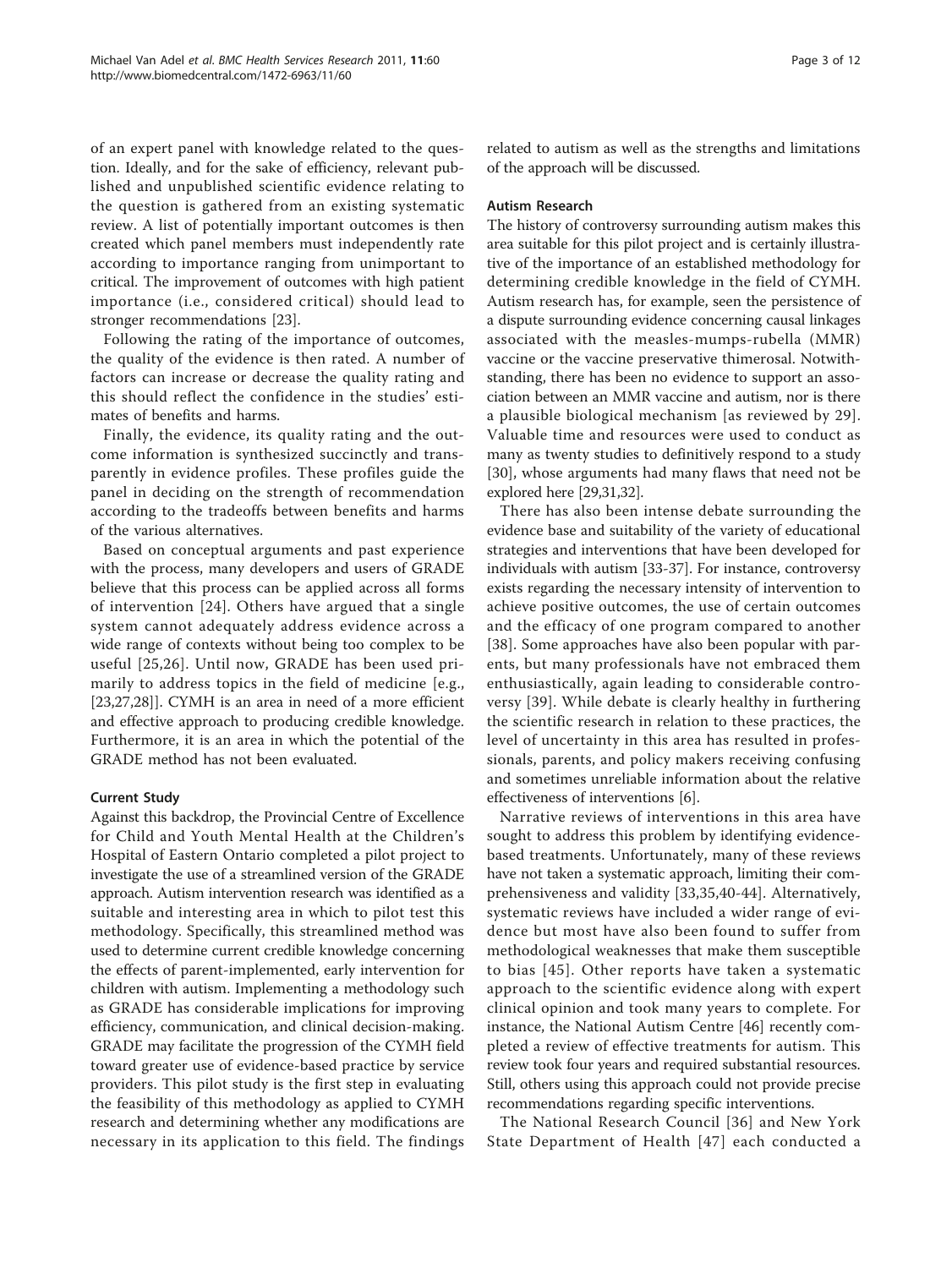systematic review and developed clinical practice guidelines intended to identify effective practices. These reports did not recommend specific interventions. The reports cited a lack of well-controlled studies and an inability to compare interventions between studies. This was stated to be a result of varying descriptions of interventions, participants, treatment fidelity and other methodological considerations. Instead, both reports identified several key features of successful approaches to the education of children with autism, including early intervention after diagnosis, intensive instructional programming, as well as parental involvement in educating their child.

Parent-implemented interventions have been a particular focus in recent reviews, as increased parental skills allow for continual opportunities for children's learning across a range of situations [[48](#page-10-0),[49](#page-11-0)]. Even in using a more narrowly defined scope of interventions for children with autism, the authors of these reviews were unable to provide recommendations as to specific interventions and offered few implications for practice. This study aims to show that a modified GRADE approach can improve on these attempts at developing recommendations when applied to a CYMH topic.

# Methods

# The Grade Approach

The process used for this pilot project was adapted from that described by the GRADE working group and is more fully described elsewhere [[19,24](#page-10-0),[50-53](#page-11-0)]. The approach represents an explicit assessment of the quality of evidence, the balance between benefits and risks and the strength of recommendations. Separating the judgments of the quality of the evidence and the strength of recommendations is a critical and defining aspect of GRADE.

Adjustments to the process were made throughout the course of the pilot project to adapt the method in answering a CYMH question. Any changes to the process are noted. The question selected for this pilot project was: What is the current credible knowledge concerning the effects of parent-implemented, early intervention for their children with autism?

A detailed literature search was performed for existing systematic reviews that addressed this question. Unfortunately, systematic reviews by Diggle, McConachie & Randle [[48](#page-10-0)] and McConachie & Diggle [[49](#page-11-0)] related to this question used eligibility criteria that may have been too narrow. A limited number of heterogeneous studies were identified that were not comparable, and did not lead to specific and precise recommendations [[54](#page-11-0)]. Specifically, the former excluded studies that used nonrandom allocation of groups, while both studied children aged only one to six years with any diagnosis on the autism spectrum. Broader criteria could lead to more informative recommendations by including nonrandomized studies and a wider age range, resulting in a broader range of interventions reviewed. As a result, eligibility criteria were specified independent of the systematic reviews, as follows:

(1) Families had to have at least one child who received a formal diagnosis of autism.

(2) Parent-implemented: At least one parent was formally trained to deliver an intervention for their child with autism, which was different in some way from any intervention(s) delivered by service providers.

(3) Early intervention: At the time of study initiation, within each study group at least one recipient of a parent-implemented intervention had been under eight years of age.

(4) Research designs: prospective and controlled.

(5) All publication dates considered.

(6) Effects: any outcomes (e.g., child, interaction, parent, system-related), which includes benefits and harms.

Based on these criteria, an independent information specialist searched the following databases: ERIC, The Cochrane Library, MEDLINE, EMBASE, PsycInfo, CINAHL, and Dissertation Abstracts International. Other sources of information were examined including the bibliographies of systematic and narrative reviews and reference lists of key articles identified through the search strategy. Screening by three independent screeners of the results yielded 11 primary studies to be included [[55-65\]](#page-11-0). This deviates from the original GRADE method in that the evidence-base is typically independently established by an existing systematic review in a GRADE review. Given the issues with the existing systematic reviews on this topic (noted above), the procedure was modified in the current study to have an independent information specialist search for individual studies. This subsequently modifies the procedure for appraising the evidence, as described below.

A panel, which included three clinical and methodological experts in autism research, was then formed. In this pilot project, one role of the panel was to serve as a proxy for end users in determining the values and preferences of those end users in rating the importance of outcomes. The inclusion of additional members was beyond the resources of this work.

# Outcome Ratings

In addition to using the panel's experience, an extensive literature search was performed to identify preference estimates from population-based studies in order to gain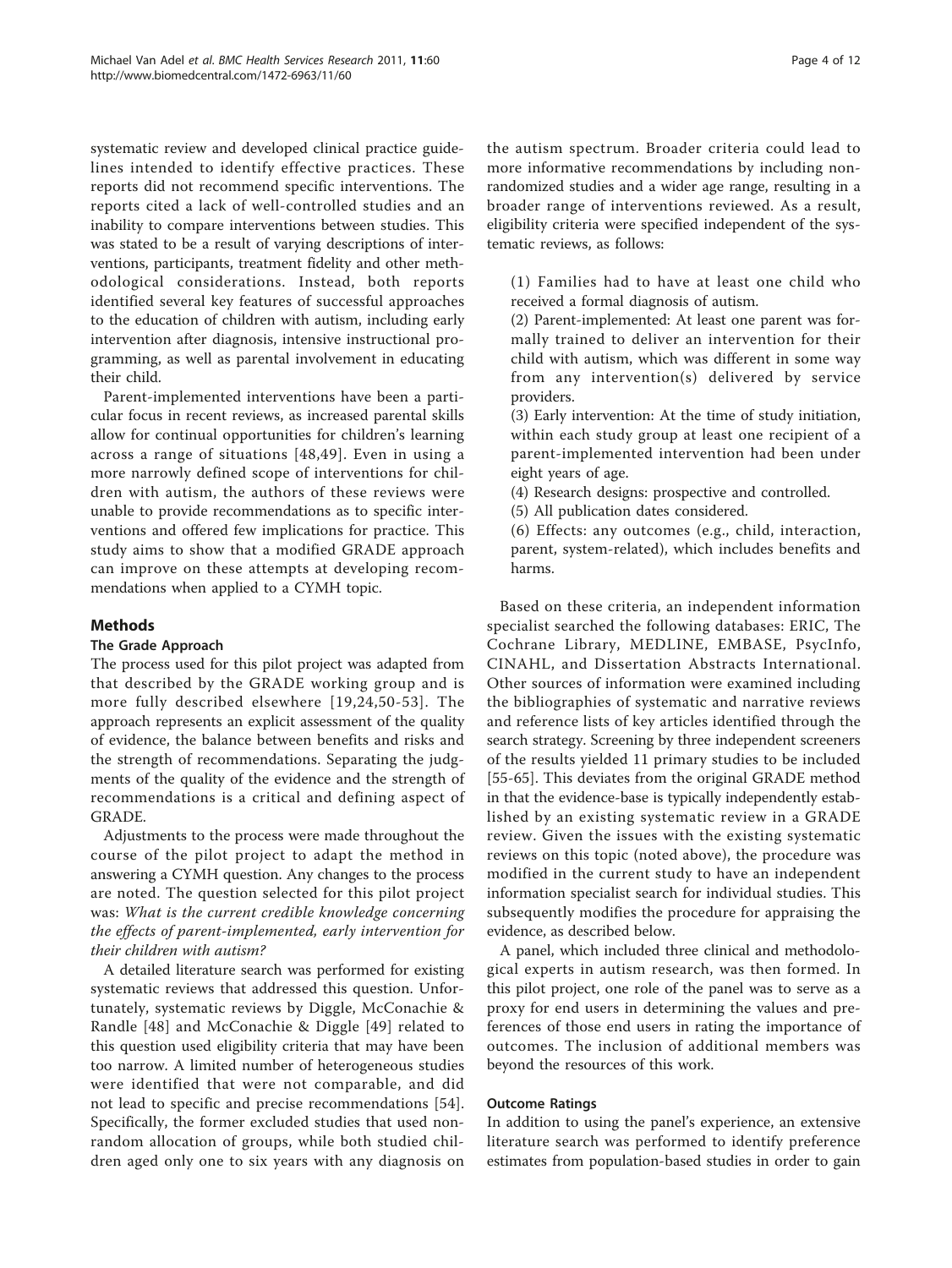additional, evidence-based, perspectives in rating the importance of outcomes. These studies are intended to provide information that reflects the values, beliefs and preferences of those affected by autism. The panel could use these studies in rating the importance of outcomes. The panel then created a list of potentially important outcomes to rate, independent of the primary studies. Outcomes are rated on a scale from 1-9: a rating of 7-9 indicating that the outcome is critical for a decision or recommendation; a rating of 4-6 indicating it is important; and, a rating of 1-3 indicating it is not important.

#### Quality of Evidence

Quality of the evidence was then assessed using the GRADE four-category system (high, moderate, low and very low quality). The quality of the evidence reflects the extent to which one can be confident that the estimates of the benefits and harms of a researched intervention are accurate. Evidence based on randomized controlled trials begins with a high quality rating, observational studies with a low rating and any other evidence with a very low rating. However, studies may then be upgraded or downgraded. Five limitations–related to study quality, consistency, directness, precision, and reporting bias– may lead to downgrading. Upgrading the quality of the evidence may result from large effects, dose-response gradient and if all plausible confounding variables or biases would decrease the demonstrated effect, such as only sicker patients receiving an experimental intervention, yet still faring better. It is important to note that evidence that is downgraded for any reason cannot be upgraded. To ensure transparency and objectivity, the panel provided explicit reasons for downgrading and upgrading by including footnotes in the evidence profiles; this is a requirement of the GRADE system.

Due to the heterogeneity of the evidence base for the present application, namely that each study evaluated a different intervention using a different set of outcomes along with variations in the specific populations studied and those implementing the interventions, study results could not be combined nor directly compared. This diverged from the typical GRADE method where studies evaluating the same outcomes are combined and the quality of each outcome is then evaluated separately. In the present modified version of GRADE, studies were individually appraised for quality on a number of dimensions (see Table 1). The labels high, moderate, low and very low quality evidence were then applied to individual studies as opposed to a synthesized body of evidence, as in the original GRADE method. For each intervention considered, the panel then formulated a consensus recommendation based on the panel members' judgments regarding the balance between the benefits, harms, and values and preferences (i.e., the

#### Table 1 Factors assessed in critically appraising the evidence

| Factors that might decrease                                                                                                                                                                                                                                                                                                                                                                                                                                                                                                                                                                                                                    | Factors that might increase                                                                                                                                                                            |
|------------------------------------------------------------------------------------------------------------------------------------------------------------------------------------------------------------------------------------------------------------------------------------------------------------------------------------------------------------------------------------------------------------------------------------------------------------------------------------------------------------------------------------------------------------------------------------------------------------------------------------------------|--------------------------------------------------------------------------------------------------------------------------------------------------------------------------------------------------------|
| quality of evidence                                                                                                                                                                                                                                                                                                                                                                                                                                                                                                                                                                                                                            | quality of evidence                                                                                                                                                                                    |
| • Lack of allocation concealment<br>• Lack of blinding (particularly for<br>subjective outcomes)<br>• Failure to adhere to an intention<br>to treat analysis<br>• Stopping early for benefit<br>· Selective outcome reporting<br>• Poor matching of groups in<br>nonrandomized studies or<br>inappropriate comparison group<br>(e.g., children with more serious<br>behavioural problems placed in<br>control group)<br>• Absence of treatment fidelity<br>assessment<br>• Inadequate description of<br>intervention and those delivering<br>intervention<br>· Insufficient follow-up period or<br>lack of reporting on losses to<br>follow-up | • Large magnitude of effect<br>• Plausible confounding, which<br>would reduce a demonstrated<br>effect<br>• Dose-response gradient<br>(increased intensity of treatment<br>leads to enhanced benefits) |

desirability or preference that individuals exhibit for a particular outcome) of the intervention. Due to the limited resources of this pilot-project, information on costs (i.e., resource utilization) were not acquired, and they were not considered when making a recommendation.

#### Strength of Recommendations

The strength of recommendations was then determined according to the tradeoffs between benefits and harms of the various alternatives. The strength of a recommendation reflects the extent to which one can be confident that the desirable effects of an intervention outweigh the undesirable effects. Although the level of confidence is a continuum, the GRADE system offers two levels of recommendations for or against treatments (i.e., strong and weak), according to the extent of difference between benefits and harms. The strength of a recommendation is also influenced by the values and preferences of end users, in that critical outcomes are the primary factors for establishing a recommendation. This allows the GRADE system to emphasize that weak recommendations in the face of high quality evidence and vice versa, can occur. This is because other factors, beyond the quality of the evidence, including the values and preferences of the relevant population and the importance of the outcomes, impact the strength of a recommendation [\[20](#page-10-0)]. Given that the heterogeneity of the evidence did not allow for a synthesis of the evidence, the labels strong and weak were applied to individual interventions, as opposed to the body of the evidence as in the original GRADE method.

Recommendations included details about the population and intervention. This should aid in the interpretation of the strength of the recommendations and help clinical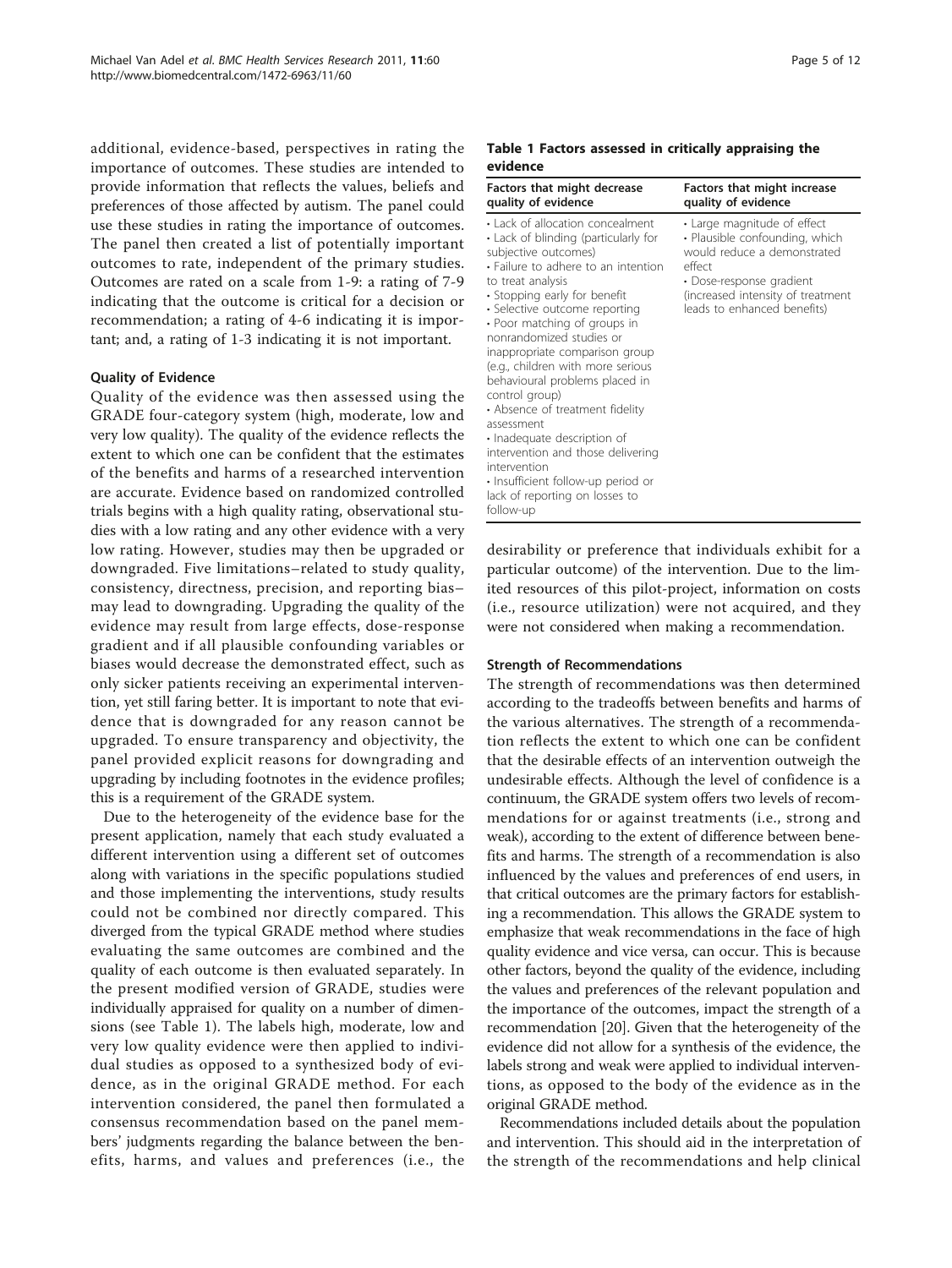decision-makers deal with individual patients. Given that some of the judgments leading to the recommendations are subjective, the decisions made are explicit and transparent in the remarks that go along with the recommendations. Specific suggestions for new studies to be undertaken were also noted (see example in Additional file [1](#page-9-0)).

# Results

It took approximately four months to complete this pilot project. A clear answer to the original question as to which parent-implemented intervention is the most effective, was not reached due to the heterogeneity of the studies included (see Table 2 for a description of the interventions). The content of the interventions evaluated differed in almost all studies, while different sets of outcome measures were also used. Any combination or meta-analysis of the data was simply not possible. As a result, specific recommendations were made for each intervention studied. These detailed recommendations included a summary of each piece of evidence with emphasis on the key characteristics (e.g., age group studied, outcomes showing improvement, etc.) influencing a recommendation identified by the panel (see example in Additional file [1\)](#page-9-0).

Overall, the quality of the evidence ranged from high to very low, based on seven randomized controlled trials and four observational, or quasi-experimental, studies (see Figure [1\)](#page-6-0). The factors that led to downgrading the quality of some studies included a lack of blinding, inappropriate matching of control groups and/or lack of clarity in describing the population, intervention and/or study design. A "weak positive" recommendation was made for each of the eight interventions compared to a no intervention or local services control group. A "weak positive" recommendation was also made for one intervention in each of the four studies comparing interventions; one study compared an intervention to both a group receiving local services and a group receiving a different intervention. All of the studies provided some evidence in favour of the studied intervention, as each demonstrated some positive effects and the remaining showing no significant change. Notably, no study found evidence of any harmful effects of the interventions (see Table [3](#page-7-0) for a summary of the evidence and recommendations). Given that costs were not considered and each study demonstrated positive effects and no harms, our results suggest that parentimplemented interventions for children with autism are likely to be beneficial. The exclusion of costs is very likely to have had an effect on the strength of recommendations, as studies were of varying quality, though evidence of benefits on an outcome were required in order to recommend an intervention. By completing this process, gaps and weaknesses in this specific area of research were also identified.

# **Discussion**

This pilot project provided evidence of the potential utility and feasibility of the streamlined GRADE process in

|  |  |  |  |  |  | Table 2 Descriptions of the studied interventions |
|--|--|--|--|--|--|---------------------------------------------------|
|--|--|--|--|--|--|---------------------------------------------------|

| Study                     | Intervention                                                                                                                                                        | Sample Size                        |
|---------------------------|---------------------------------------------------------------------------------------------------------------------------------------------------------------------|------------------------------------|
| Aldred et al. (2005)      | Therapist delivered, manual-based program for training and educating parents in<br>adapted communication.                                                           | Treatment $= 14$<br>$Control = 14$ |
| Drew et al. (2003)        | Speech and language therapist delivered program aimed to train parents to<br>develop their child's joint attention skills and joint action routines.                | Treatment $= 12$<br>Control $= 12$ |
| Howlin & Rutter (1987)    | A behavioural, linguistic and social training program used to teach parents<br>language modification techniques, management training and behavioural<br>procedures. | Treatment = $16$<br>$Control = 16$ |
| Koegel et al. (1996)      | Pivotal Response Training, a naturalistic paradigm emphasizing motivational<br>procedures and responsivity to multiple cues to improve parent-child interaction.    | Treatment $= 7$<br>Control $= 10$  |
| McConachie et al. (2005)  | "More Than Words" course aimed at improving parents' understanding of autism<br>and facilitating communication.                                                     | Treatment = $26$<br>$Control = 25$ |
| Neef (1997)               | A pyramidal model of parent training by peers to instruct parents in making use<br>of skill training opportunities during daily routines.                           | Treatment $= 14$<br>Control = $12$ |
| Ozonoff & Cathcart (1998) | Individualized TEACCH-based home program focusing on cognitive, academic,<br>and prevocational skills.                                                              | $Treatment = 11$<br>$Control = 11$ |
| Rickards et al. (2000)    | Specialist pre-school teacher delivered, home-based program using discussion,<br>direct skills training and adaptation of the home environment to the child.        | Treatment = $18$<br>$Control = 21$ |
| Schreibman et al. (1995)  | Pivotal Response Training, a naturalistic paradigm emphasizing motivational<br>procedures and responsivity to multiple cues to improve parent-child interaction.    | Treatment = $10$<br>$Control = 7$  |
| Tonge et al. (2001)       | Special educator or psychologist delivered, manual-based, parent education and<br>behaviour management intervention.                                                | Treatment = $35$<br>Control $=$ 35 |
| Wang (2008)               | The author delivered a program aimed at improving the interactive skills of<br>parents using applied behaviour analysis and naturalistic teaching principles        | Treatment $= 14$<br>$Control = 11$ |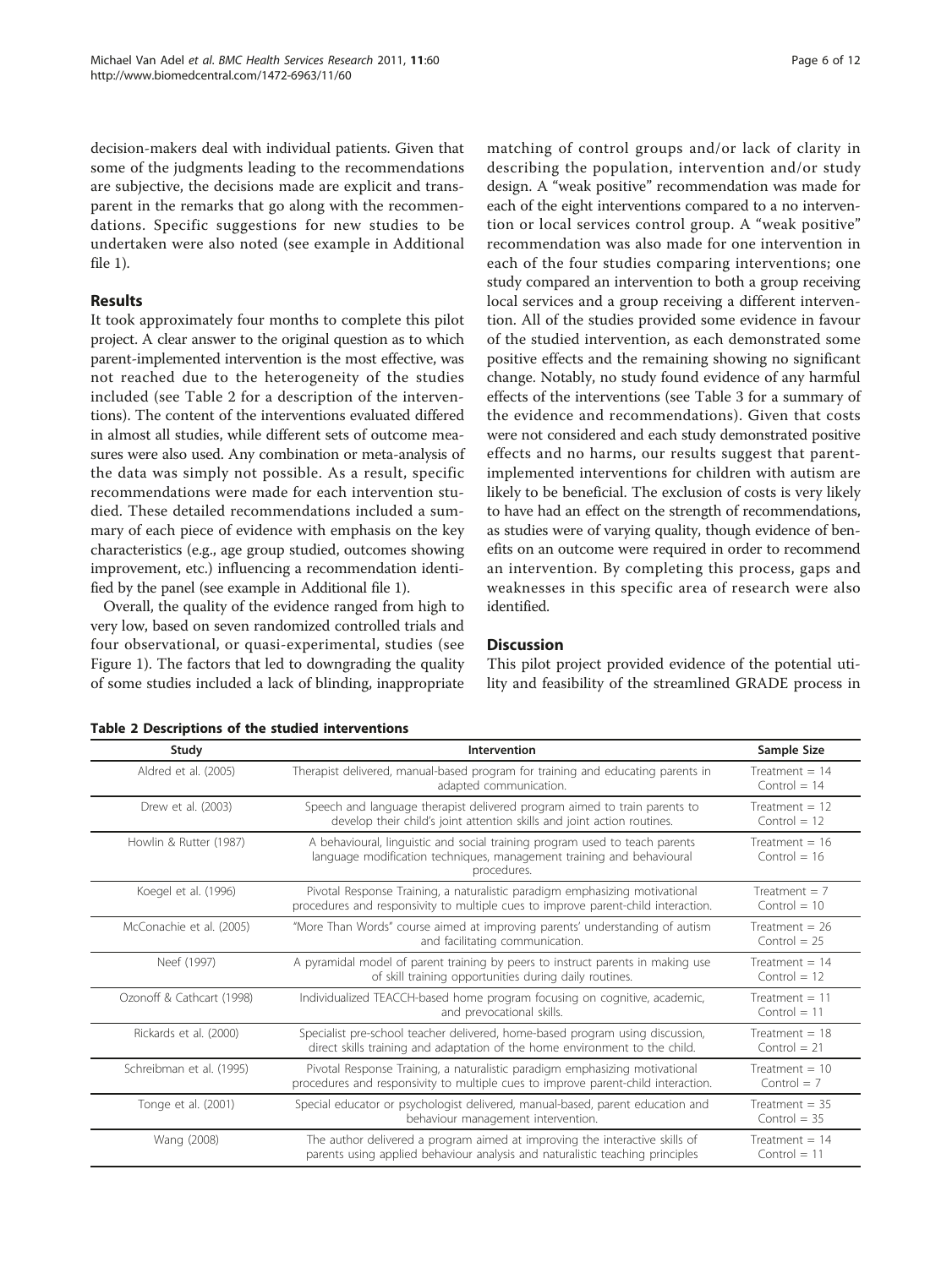<span id="page-6-0"></span>

the field of CYMH. Being the first implementation of this method in this area, it provides a unique contribution, though modifications to the process were required and certain limitations will have to be addressed in future studies in order for the GRADE method to achieve its potential in this field. A synthesis of the evidence relating to parent-implemented interventions for their child with autism was completed, along with an objective evaluation of this evidence. Following the evaluation of the evidence, recommendations were developed in detail to facilitate interpretation by decision makers for whom the recommendations are intended. This reporting should ensure that decision makers have all of the information required to judge the quality of a recommendation, determine its applicability, and adapt it, if necessary. Overall, it appeared that early, parentimplemented interventions for autism result in positive effects that outweigh any undesirable effects (though publication bias was not assessed and could have impacted the results of this study). However, as opposed to an overall recommendation for these interventions as a whole, specific recommendations had to be made based on the question of whether a particular intervention's benefits outweighed its harms, a necessary departure from the original GRADE method.

#### **Limitations**

The first limitation may also be considered one of the strengths of this study. The GRADE approach was being implemented in a new field of research. Yet, as a result, there were no previous detailed applications or standards to draw from in the literature and modifications to the process were required. Some of the lessons learned from the current application of GRADE should inform future implementations of this approach in CYMH. This may also suggest that another panel may not reproduce the same results. In fact, others may disagree with aspects of our application to GRADE in this area of research and the subsequent grading of the quality of evidence and strength of recommendations. However, the transparency maintained by this process should allow others to understand the decisions made by this panel. For example, studies may be downgraded due to a lack of precision when there are very few patients or events, but there are no defined standards for these terms. Consequently, this panel followed the GRADE principle that a study may require greater precision in support of a recommendation when there is a close balance between the advantages and disadvantages of an intervention [\[66\]](#page-11-0). Given the lack of harmful events in the studied interventions, this was not the case here. Furthermore, the current panel consistently recommended the use of interventions for which there was no evidence of harm and some demonstrated benefit on one of the important outcomes. This is a particular judgment on the part of the current panel that has impacted the recommendations. Taken together, future iterations of this process may use panels with different values and judgments that would raise the threshold for demonstrated benefit as well as decide on a minimum sample size, which, if not met, would be downgraded for a lack of precision. Regardless of these decisions, they should continue to be made explicit and applied consistently.

The lack of variability in the composition of the panel may also be considered a limitation in the present application of GRADE. This panel was composed of clinical and methodological experts in the area of autism research. This may have reduced the variability of opinion in establishing the values and judgments and created a conflict of interest in reviewing and appraising evidence in their own field. This became a more prominent factor when the panel was required to appraise individual studies and provide individual recommendations for each intervention as part of the modified GRADE approach. However, these experts also had unique insight into the values and preferences of endusers, for which they were used as a proxy, as well as previous experience in this area of research that facilitated the timely completion of this pilot project. Moreover, these modifications to the process were necessary due to the evidence base and, again, all decisions were made transparent.

Examining the cause of the somewhat unsatisfactory finding, it is seemingly a product of the evidence and not due to any shortcomings in the GRADE method itself. The results of the studies could not be combined or compared due to the high degree of heterogeneity in the evidence base. Two interventions were rarely comparable in terms of the content of the intervention, outcomes measured, specific population studied or those implementing the interventions. Therefore, it was not always possible to construct a consistent account of the effects of an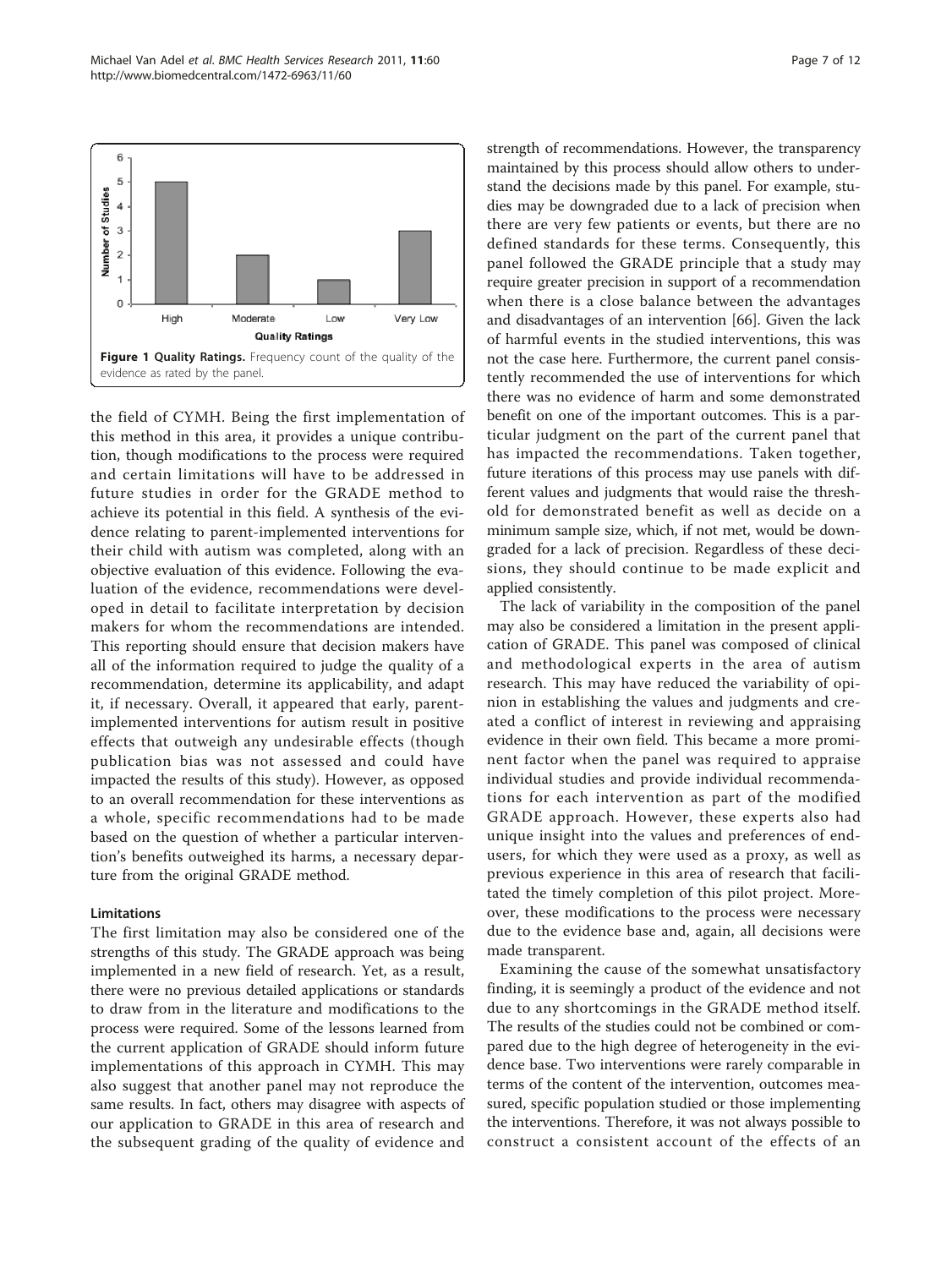# <span id="page-7-0"></span>Table 3 Summary of the Evidence

| Study                           | Quality<br>Rating | <b>Factors affecting quality</b><br>Strengths (+)/Weaknesses(-)                                                                                                                                                       | Recommendation* | <b>Best Estimates</b>                                                                                              |
|---------------------------------|-------------------|-----------------------------------------------------------------------------------------------------------------------------------------------------------------------------------------------------------------------|-----------------|--------------------------------------------------------------------------------------------------------------------|
| Aldred et al.<br>(2005)         | High              | $+$ RCT<br>+ Independent randomization<br>+ Allocation Concealment/blinding<br>+ Clear outcome reporting<br>+ Low risk of bias<br>+ Valid outcome measures                                                            | Weak $+$        | Improved symptom severity, social communication<br>skills and parent perception of child's communication<br>skills |
| Drew et al.<br>(2002)           | Moderate          | $+$ RCT<br>+ Appropriate randomization<br>+ Clear outcome reporting<br>+ Low risk of bias<br>+Valid outcome measures<br>- poorly matched groups (gender)<br>- lack of blinding                                        | Weak $+$        | Improved Communication Skills                                                                                      |
| Howlin &<br>Rutter (1987)       | Low               | + Appropriately matched control group<br>+ Allocation Concealment/blinding<br>+ Clear outcome reporting<br>+ Low risk of bias<br>+ Valid outcome measures<br>- Quasi-Experimental design                              | Weak $+$        | Improved mother/child speech and interaction                                                                       |
| Koegel et al.<br>(1996)         | High              | $+$ RCT<br>+ Appropriate randomization<br>+ Allocation Concealment/blinding<br>+ Clear outcome reporting<br>+ Low risk of bias<br>+ Valid outcome measures                                                            | Weak $+$        | Improved parents' global style of interaction with their<br>child                                                  |
| McConachie<br>et al. (2005)     | Low               | $+$ RCT<br>+ Appropriately matched control group<br>+ Allocation Concealment/blinding<br>+ Clear outcome reporting<br>+ Low risk of bias<br>+ Valid outcome measures<br>- Quasi-Experimental design                   | Weak $+$        | Improved children's vocabulary and parents' use of<br>facilitative strategies                                      |
| Neef (1997)                     | Very Low          | + Low risk of bias<br>- Quasi-Experimental design<br>- Inappropriately matched control group<br>- Allocation Concealment/blinding<br>- Incomplete outcome reporting<br>- Undetermined validity of outcome<br>measures | Weak $+$        | Improved parent teaching skills and child skills<br>development                                                    |
| Ozonoff &<br>Cathcart<br>(1998) | Very Low          | + Appropriately matched control group<br>+ Low risk of bias<br>+ Valid outcome measures<br>- Quasi-Experimental design<br>- lack of blinding<br>- Incomplete outcome reporting                                        | Weak $+$        | Improved overall development, imitation, fine and<br>gross motor skills and nonverbal conceptual skills            |
| Rickards<br>et al. (2000)       | High              | $+$ RCT<br>+ Appropriate randomization<br>+ Allocation Concealment/blinding<br>+ Clear outcome reporting<br>+ Low risk of bias<br>+ Valid outcome measures                                                            | Weak $+$        | Improved children's IQ and behaviour problems                                                                      |
| Schreibman<br>et al. (1995)     | Moderate          | $+$ RCT<br>+ Appropriate randomization<br>+ Allocation Concealment/blinding<br>+ Low risk of bias<br>+ Valid outcome measures<br>- Incomplete outcome reporting                                                       | Weak +          | Improved parental affect while interacting with their<br>child                                                     |
| Tonge et al.<br>(2001)          | High              | $+$ RCT<br>+ Independent randomization<br>+ Allocation Concealment/blinding<br>+ Clear outcome reporting<br>+ Low risk of bias<br>+ Valid outcome measures                                                            | Weak $+$        | Improved self-reported parent mental health                                                                        |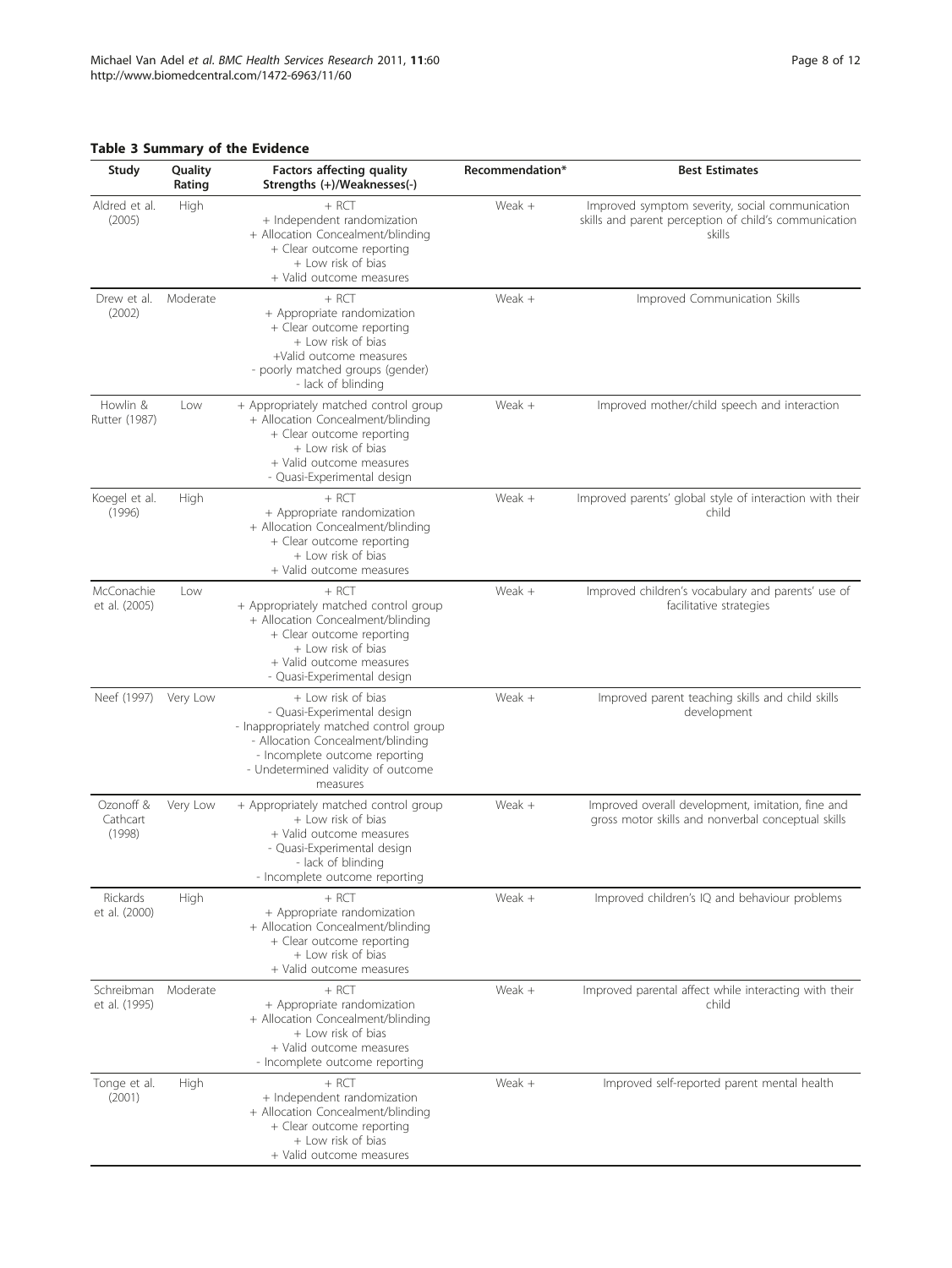Table 3 Summary of the Evidence (Continued)

| Wang (2008) | High | $+$ RCT<br>+ Appropriate randomization<br>+ Allocation Concealment/blinding<br>+ Clear outcome reporting<br>+ Low risk of bias<br>+ Valid outcome measures | Weak $+$ | Improved the quality of parent's interactions with their<br>child |
|-------------|------|------------------------------------------------------------------------------------------------------------------------------------------------------------|----------|-------------------------------------------------------------------|
|             |      |                                                                                                                                                            |          |                                                                   |

\*Recommendations are either Strong or Weak and For (+) or Against (-) the studied interventions; RCT = Randomized Controlled Trial.

intervention. This is a common finding in mental health, and specifically autism research [[33](#page-10-0),[36,45,48](#page-10-0)[,49,67,68\]](#page-11-0).

Research in this area has been identified as containing numerous gaps and being too heterogeneous to allow for direct comparisons of interventions [[36,](#page-10-0)[68\]](#page-11-0). A number of directions need to be pursued in order to allow for these comparisons. Specific areas to be pursued include: studying a wider range of outcomes; lengthening the time to follow-up assessments; assessing moderators and mediators of treatment outcomes; and, testing varied approaches to treatment delivery or even replicating past research [[12,](#page-10-0)[68,69](#page-11-0)]. An in-depth search of studies addressing these factors in relation to autism interventions was conducted for this pilot project and returned few results [e.g., [[70](#page-11-0),[71\]](#page-11-0)]. Studies addressing these factors would allow for mental healthcare providers and users to make the most informed decisions possible for each individual. Furthermore, the use of common, agreed upon outcome measures including child, parent, family and interactions variables, would facilitate the comparison of studies. Moreover, this research would produce more valuable information by using minimal standards in design and reporting on the interventions and participants. To this end, guidelines could be followed to improve the reporting of how studies were planned, conducted and analyzed [e.g., [[72,73\]](#page-11-0)].

The current approaches to synthesizing and evaluating this evidence cannot overcome the limitations in the research. An assumption of these approaches is that the development of the evidence-base has considered the fit between the intervention and its use in clinical practice. In reality, this fit has rarely been taken into account. Moreover, many make the assumption that all randomized control trials are of a high quality since they are generally considered the gold standard in research. The difficulty with this assumption is that there are situations where randomized control trials are impractical or unethical [\[31](#page-10-0),[74\]](#page-11-0). This is particularly true in some areas of CYMH research, where for a variety of logical reasons these designs are infrequently applied, such as autism [\[6](#page-10-0)]

In effect, the evidence-base in CYMH is primarily comprised of efficacy studies for which development is based on theory, methods and models to evaluate treatments that do not correspond to the demands of clinic and community-based care [[75\]](#page-11-0). As a result, clinical research, and notably randomized controlled trials, does not provide practitioners with definitive answers for dealing with the individual-at-hand [[76](#page-11-0)]. This may account for the discrepancy between the scientific support of interventions and the lack of their use in these settings [[22,](#page-10-0)[77-79\]](#page-11-0).

#### **Strengths**

The GRADE approach explicitly addresses the fit between the research and its use in practice through the functions of the panel, a clear strength. While research should still attend to the factors noted above, GRADE can focus on the clinical relevance of the considerable body of evidence already in existence. Another strength of this approach is that it does not reduce the evidence underlying an intervention to a simple Yes/No conclusion, but it includes information about key variables from the studies in the recommendations. This should aid in the interpretation of the strength of the recommendations and may affect clinical decision-making due to diverse values and preferences of individuals implementing the interventions. The short amount of time required to prepare the recommendations was also a strength of this process. It took four months to complete the process, whereas guideline development and systematic reviews can take up to two years or more [[4,9,10\]](#page-10-0).

This approach also benefits from an explicit methodology, transparency, consistency in judgments about the quality of evidence, and linking evidence to recommendations. Though evidence is linked to recommendations, the judgments about the quality of the evidence and the balance of benefits and harms leading to the recommendations are made separately. Not all grading systems separate decisions regarding the quality of the evidence from the strength of recommendations [[19\]](#page-10-0). Those that fail to do so may create confusion. High quality evidence does not necessarily imply strong recommendations, and strong recommendations can arise from low quality evidence. GRADE also compels the panel to consider all relevant outcomes and to adhere to a consistent and comprehensive process in evaluating the evidence. This is a key advantage of this process, especially when considering that guideline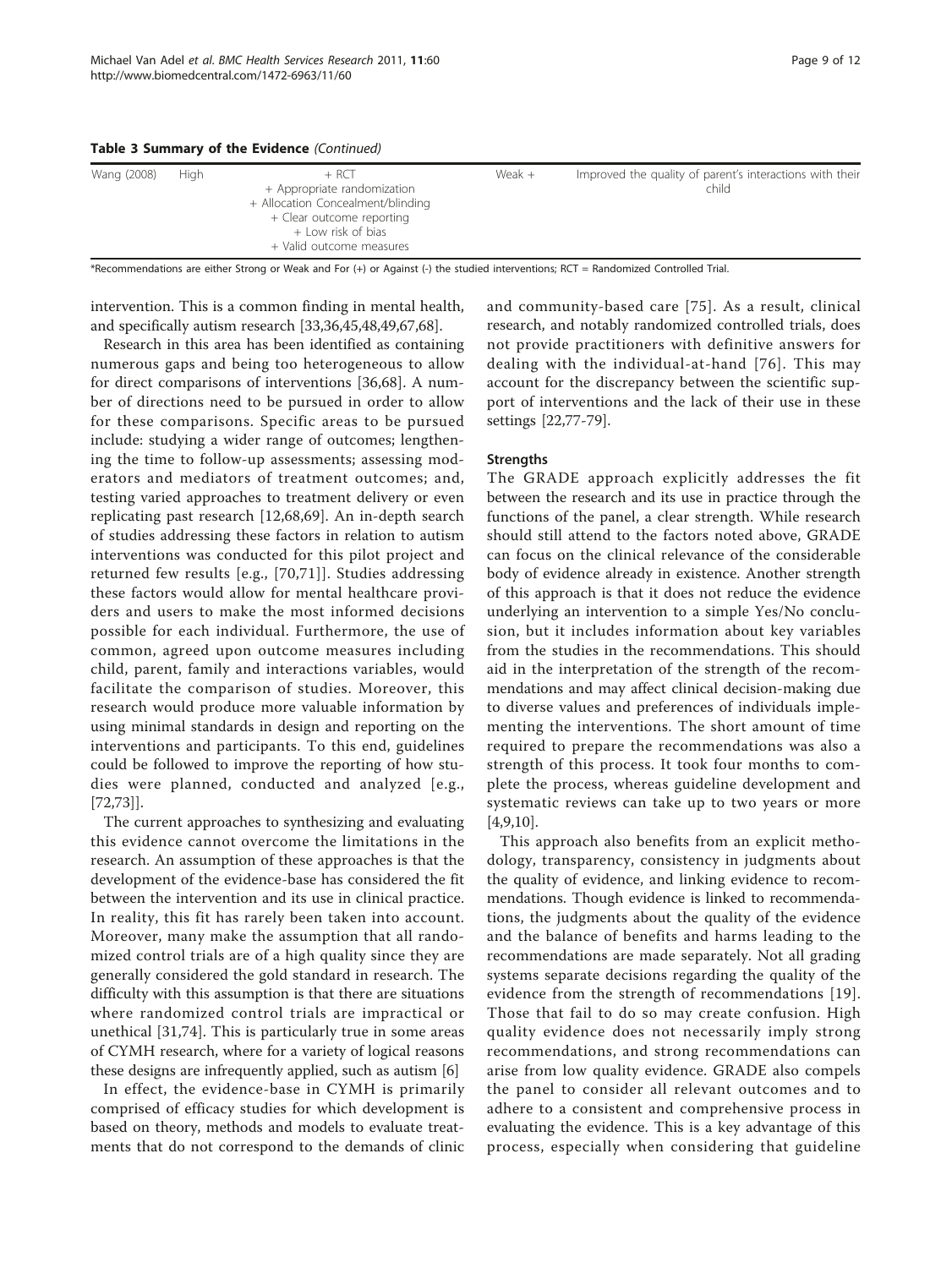<span id="page-9-0"></span>developers have been found to lack objectivity due to excessive influence from industry and experts participating in the guideline panels, and to rarely abide by guidelines for the preparation of guidelines [[8,](#page-10-0)[80\]](#page-11-0)

It should also be noted that GRADE has now been adopted by a number of organizations including the Cochrane Collaboration and the World Health Organization [[28](#page-10-0)[,53](#page-11-0)]. The increased usage of this methodology and presentation of its results, typically in summary of findings tables, may result in more rapid, clear and consistent translation of evidence. Furthermore, the results of one implementation of GRADE could be used in subsequent reviews quickly and transparently. For example, evidence from a GRADE review of interventions for other disorders on the autism spectrum could potentially be added to this review, while being downgraded for a lack of directness.

These strengths contribute to our experience that GRADE is a feasible approach in CYMH. Its methodology promotes reconciliation between clinicians', methodologists', administrators' and patients' perspectives along with the scientific evidence. Eliminating this traditional separation, seen as a significant limitation in clinical practice guidelines and systematic reviews, will help the evolution of the CYMH field toward the use of evidence-based practice by service providers.

#### Future Directions

Future implementations of the GRADE approach should include a broader representation of stakeholders in the panel than was used in this pilot project. Other members of the panel could include those of varying levels of service administration such as policy makers, parents, and other practitioners. They would provide more varied perspectives and reduce the gap between the evidence and practice. For example, considering practical barriers to implementation, such as funding restrictions or gaps in clinical expertise could be especially helpful in making the most useful recommendations. In addition, including stakeholders of varying levels would help to drive the knowledge exchange of the findings. Knowledge exchange is an area in and of itself that should be explored to provide guidance on the best procedure for translating results in order to produce meaningful change when using the GRADE method [[81\]](#page-11-0). Other considerations in future uses of GRADE include having the details of the manualization of the intervention as part of the evaluation of methodological quality. Manuals serve the important objective of making the recommended treatments available for clinical training and practice. The specification of sample characteristics in the study could also be evaluated in the GRADE process. These details reflect the recognition that specific treatments may be efficacious only within a limited

range of individuals depending on such factors as their age, sex, problem severity, socioeconomic status, and ethnicity [\[82](#page-11-0)].

#### Conclusions

In conclusion, it was determined that it is feasible to develop more timely recommendations in CYMH, specifically early parent-implemented autism interventions, using a modified version of the systematic and transparent GRADE approach. A definitive answer as to which is the best intervention was not produced. However, the GRADE approach appeared capable of providing a specific answer had the evidence been less heterogeneous and directly comparable. Due to the heterogeneity of the evidence a modified GRADE approach was presently evaluated. As research in this area increases and fills in the gaps identified above, it is important to have a method to evaluate the benefits and risks of new interventions, in an efficient manner, as they arise. The GRADE process meets this need and establishes credible knowledge that leads directly to recommendations for effective organization and delivery of CYMH care. Most importantly, GRADE and the recommendations developed from it, will help CYMH service providers and users to make treatment decisions that are informed by the scientific and practice-based evidence.

#### Additional material

[Additional file 1: A](http://www.biomedcentral.com/content/supplementary/1472-6963-11-60-S1.DOC)ppendix - Sample Recommendation. Example of recommendation from the pilot-project

#### Acknowledgements

The Provincial Centre of Excellence for Child and Youth Mental Health at CHEO is funded by the Ontario Ministry of Children and Youth Services. The views expressed in this paper are those of the author and do not necessarily represent the views of the Ministry of Child and Youth Services. We would like to thank Dr. Ian Manion for his review and assistance in preparation of the manuscript and Dr. Howard Schachter for his work in developing this project. Finally, thanks to the GRADE Working Group for free access to their software.

#### Author details

<sup>1</sup>The Provincial Centre of Excellence for Child and Youth Mental Health at CHEO, Ottawa, ON, Canada. <sup>2</sup>Autism Intervention Program - Eastern Ontario Children's Hospital of Eastern Ontario, Ottawa, ON, Canada. <sup>3</sup>Department of Psychology, York University, Downsview, ON, Canada. <sup>4</sup>McMaster Children's Hospital, Hamilton-Niagara Regional Autism Intervention Program, Hamilton, ON, Canada.

#### Authors' contributions

JMVA conceived of the study, and participated in its design and coordination and drafted the manuscript. JDG, AP, and JAMR were expert panel members and as such contributed significantly to the findings and also contributed to the study design, and edited the manuscript. All authors read and approved the final manuscript.

#### Competing interests

The authors declare that they have no competing interests.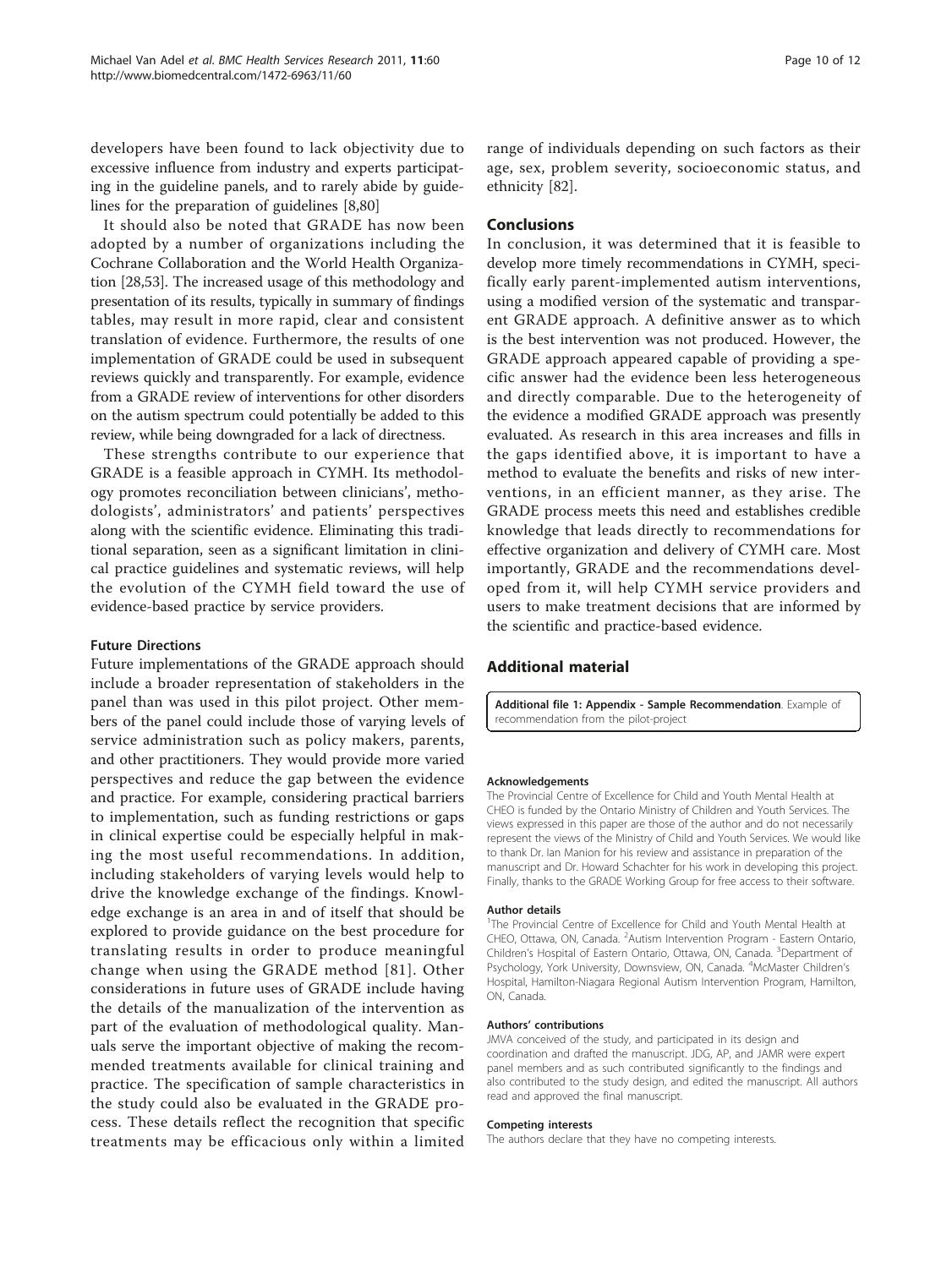<span id="page-10-0"></span>Received: 23 December 2009 Accepted: 22 March 2011 Published: 22 March 2011

#### References

- 1. Barwick MA, Boydell KM, Stasiulis E, Ferguson HB, Blasé K, Fixsen D: [Research utilization among children](http://www.ncbi.nlm.nih.gov/pubmed/18400090?dopt=Abstract)'s mental health providers. Implement Sci 2008, 3:19.
- 2. Harbour R, Miller J: [A new system for grading recommendations in](http://www.ncbi.nlm.nih.gov/pubmed/11498496?dopt=Abstract) [evidence based guidelines.](http://www.ncbi.nlm.nih.gov/pubmed/11498496?dopt=Abstract) BMJ 2001, 323:334-6.
- 3. McAlister FA, van Diepen S, Padwal RS, Johnson JA, Majumdar SR: [How](http://www.ncbi.nlm.nih.gov/pubmed/17683197?dopt=Abstract) [Evidence-Based Are the Recommendations in Evidence-Based](http://www.ncbi.nlm.nih.gov/pubmed/17683197?dopt=Abstract) [Guidelines?](http://www.ncbi.nlm.nih.gov/pubmed/17683197?dopt=Abstract) PLoS Med 2007, 4:e250.
- 4. National Institute for Health and Clinical Excellence: The Guideline Manual. London; 2007.
- 5. Scottish Intercollegiate Guidelines Network: A Guideline Developer's Handbook. Edinburgh; 2001.
- 6. Simpson RL: Evidence-based practices and students with autism spectrum disorders. Focus Autism Other Dev Disabl 2005, 20:140-149.
- 7. U.S Department of Education: Identifying and implementing educational practices supported by rigorous evidence: A user friendly guide. Washington, DC; 2003.
- Shaneyfelt TM, Mayo-Smith MF, Rothwangl J: [Are guidelines following](http://www.ncbi.nlm.nih.gov/pubmed/10349893?dopt=Abstract) [guidelines? The methodological quality of clinical practice guidelines in](http://www.ncbi.nlm.nih.gov/pubmed/10349893?dopt=Abstract) [the peer-reviewed medical literature.](http://www.ncbi.nlm.nih.gov/pubmed/10349893?dopt=Abstract) JAMA 1999, 281:1900-1905.
- Kunz R: What'[s in the Black Box?](http://www.ncbi.nlm.nih.gov/pubmed/16424405?dopt=Abstract) Chest 2006, 129:7-10.
- 10. Raine R, Sanderson C, Black N: [Developing clinical guidelines: A challenge](http://www.ncbi.nlm.nih.gov/pubmed/16166137?dopt=Abstract) [to current methods.](http://www.ncbi.nlm.nih.gov/pubmed/16166137?dopt=Abstract) BMJ 2005, 331:631-633.
- 11. Grimshaw JM, Hutchinson A: Clinical practice guidelines-do they enhance value for money in health care? Br Med Bull 1996, 51:927-940.
- 12. Weisz JR, Hawley KM: [Finding, evaluating, refining and applying](http://www.ncbi.nlm.nih.gov/pubmed/9648037?dopt=Abstract) [empirically supported treatments for children and adolescents.](http://www.ncbi.nlm.nih.gov/pubmed/9648037?dopt=Abstract) J Clin Child Psychol 1998, 27:206-216.
- 13. Dawes M, Sampson U: [Knowledge management in clinical practice: a](http://www.ncbi.nlm.nih.gov/pubmed/12909153?dopt=Abstract) [systematic review of information seeking behavior in physicians.](http://www.ncbi.nlm.nih.gov/pubmed/12909153?dopt=Abstract) Int J Med Inform 2003, 71:9-15.
- 14. Lavis JN, Ross SE, Hurley JE, Hohenadel JM, Stoddart GL, Woodward CA, Abelson J: [Examining the role of health services research in public](http://www.ncbi.nlm.nih.gov/pubmed/11933791?dopt=Abstract) [policymaking.](http://www.ncbi.nlm.nih.gov/pubmed/11933791?dopt=Abstract) Milbank Q 2002, 80:125-54.
- 15. Oxman AD, Lavis JN, Fretheim A: [Use of evidence in WHO](http://www.ncbi.nlm.nih.gov/pubmed/17493676?dopt=Abstract) [recommdendations.](http://www.ncbi.nlm.nih.gov/pubmed/17493676?dopt=Abstract) Lancet 2007, 369:1883-1889.
- 16. McGlyn EA, Asch SM, Adams J, Keesey BA, Hicks J, DeCristofaro A, Kerr EA: [The quality of health care delivered to adults in the United States.](http://www.ncbi.nlm.nih.gov/pubmed/12826639?dopt=Abstract) N Engl J Med 2003, 348:2635-2645.
- 17. Leatherman S, Sutherland K: [Quality of care in the NHS of England.](http://www.ncbi.nlm.nih.gov/pubmed/15087367?dopt=Abstract) BMJ 2004, 328:E288-290.
- 18. Seddon M, Marshall M, Campbell S, Roland MO: Systematic reviews of studies of quality of clinical care in general practice in the UK, Austrialia and New Zealand. Qual Health Care 2001, 103:152-158.
- 19. Atkins DD, Best D, Briss PA, Eccles M, Falck Ytter Y, Flottorp S, Guyatt GH, Harbour RT, Haugh MC, Henry D, Hill S, Jaeschke R, Leng G, Liberati A, Magrini N, Mason J, Middleton P, Mrukowicz J, O'Connell D, Oxman AD, Phillips B, Schunemann HJ, Edejer TT, Varonen H, Vist GE, Williams JW Jr, Zaza S: [Grading quality of evidence and strength of recommendations.](http://www.ncbi.nlm.nih.gov/pubmed/15205295?dopt=Abstract) BMJ 2004, 328:1490-1498.
- 20. Swiglo BA, Murad MH, Schunemann HJ, Kunz R, Vigersky RA, Guyatt GH, Montori VM: A Case for Clarity, Consistency, and Helpfulness: State-ofthe-Art Clinical Practice Guidelines in Endocrinology Using the Grading of Recommendations, Assessment, Development, and Evaluation System. J Clin Endocrino Metab 2008, 93:666-673.
- 21. West S, King V, Carey TS, Lohr KN, McKoy N, Sutton SF, Lux L, Systems to Rate the Strength of Scientific Evidence: [In Evidence Report/Technology](http://www.ncbi.nlm.nih.gov/pubmed/11979732?dopt=Abstract) [Assessment Volume AHRQ Publication No. 02-E016. Rockville, MD:](http://www.ncbi.nlm.nih.gov/pubmed/11979732?dopt=Abstract) [Agency for Healthcare Research and Quality.](http://www.ncbi.nlm.nih.gov/pubmed/11979732?dopt=Abstract) 2002, 1-199.
- 22. Weisz JR, Weiss B, Donenberg GR: [The lab versus the clinic: effects of](http://www.ncbi.nlm.nih.gov/pubmed/1476328?dopt=Abstract) [child and adolescent psychotherapy.](http://www.ncbi.nlm.nih.gov/pubmed/1476328?dopt=Abstract) Am Psychol 1992, 47:1578-1585.
- 23. Guyatt G, Schünemann HJ, Cook D, Jaeschke R, Pauker S, Bucher H: Grades of Recommendation for Antithrombic Agents. Chest 2004, 119(Suppl 1):3-7.
- 24. Schünemann HJ, Fretheim A, Oxman AD: Improving the use of research evidence in guideline development: 1. Review of guidelines for guidelines. Health Res Pol Sys 2006, 4:13-21.
- 25. Roddy E, Zhang W, Doherty M, Arden NK, Barlow J, Birrell F, Carr A, Chakravarty K, Dickson J, Hay E, Hosie G, Hurley M, Jordan KM, McCarthy C, McMurdo M, Mockett S, O'Reilly S, Peat G, Pendleton A, Richards S: Evidence-based clinical guidelines: A new system to better determine true strength of recommendation. *J Fyal Clin Pract 2004*, 12:347-352.
- 26. Baumer JH: [Guideline Review: Autism spectrum disorders, SIGN.](http://www.ncbi.nlm.nih.gov/pubmed/18809695?dopt=Abstract) Arch Dis Child Educ Pract Ed 2008, 93:163-166.
- 27. Brozek JL, Baena-Cagnani CE, Bonini S, Canonica GW, Rasi G, van Wijk RG, Zuberbier T, Guyatt G, Bousquet J, Schunemann HJ: [Methodology for](http://www.ncbi.nlm.nih.gov/pubmed/18053015?dopt=Abstract) [development of the Allergic Rhinitis and its Impact on Asthma](http://www.ncbi.nlm.nih.gov/pubmed/18053015?dopt=Abstract) [Guideline 2008 update.](http://www.ncbi.nlm.nih.gov/pubmed/18053015?dopt=Abstract) Allergy 2008, 63:38-46.
- 28. De Palma R, Liberati A, Ciccone G, Bandieri E, Belfiglio M, Ceccarelli M, Leoni M, Longo G, Magrini N, Marangolo M, Roila F: [Developing Clinical](http://www.ncbi.nlm.nih.gov/pubmed/18309939?dopt=Abstract) [Recommendations for Breast, Colorectal, and Lung Cancer Adjuvant](http://www.ncbi.nlm.nih.gov/pubmed/18309939?dopt=Abstract) [Treatments Using the GRADE System: A Study From the Programma](http://www.ncbi.nlm.nih.gov/pubmed/18309939?dopt=Abstract) [Ricerca e Innovazione Emilia Romagna Oncology Research Group.](http://www.ncbi.nlm.nih.gov/pubmed/18309939?dopt=Abstract) J Clin Oncol 2008, 26:1033-1039.
- 29. Gerber JS, Offit PA: [Vaccines and Autism: A Tale of Shifting Hypotheses.](http://www.ncbi.nlm.nih.gov/pubmed/19128068?dopt=Abstract) Clin Infect Dis 2009, 48:456-461.
- 30. Wakefield AJ, Murch SH, Anthony A, Linnell J, Casson DM, Malik M, Dhillon AP, Thomson MA, Harvey P, Valentine A, Davies SE, Walker-Smith JA: [Ileal-lymphold-nodular hyperplasia, non-specific colitis, and pervasive](http://www.ncbi.nlm.nih.gov/pubmed/9500320?dopt=Abstract) [developmental disorder in children.](http://www.ncbi.nlm.nih.gov/pubmed/9500320?dopt=Abstract) Lancet 1998, 351:637-641.
- 31. Davidson KW, Trudeau KJ, Ockene JK, Orleans CT, Kaplan RM: [A Primer on](http://www.ncbi.nlm.nih.gov/pubmed/15576261?dopt=Abstract) [Current Evidence-Based Review Systems and Their Implications for](http://www.ncbi.nlm.nih.gov/pubmed/15576261?dopt=Abstract) [Behavioral Medicine. Ann Behav Med.](http://www.ncbi.nlm.nih.gov/pubmed/15576261?dopt=Abstract) 2004, 28:226-238.
- 32. Offit PA, Quarles J, Gerber MA, Hackett CH, Marcuse EK, Kollman RT, Gellin BG, Landry S: Addressing parents' [concerns: do multiple vaccines](http://www.ncbi.nlm.nih.gov/pubmed/11773551?dopt=Abstract) [overwhelm or weaken the infant](http://www.ncbi.nlm.nih.gov/pubmed/11773551?dopt=Abstract)'s immune system? Pediatrics. 2002, 109:124-9.
- 33. Dawson G, Osterling J: Early intervention in autism. In The Effectiveness of Early Intervention. Edited by: Guralnick MJ. Baltimore, MD: Paul H Brookes; 1997:307-324.
- 34. Eikeseth S: [Outcome of comprehensive psycho-educational interventions](http://www.ncbi.nlm.nih.gov/pubmed/18385012?dopt=Abstract) [for young children with autism.](http://www.ncbi.nlm.nih.gov/pubmed/18385012?dopt=Abstract) Res Dev Disabil 2009, 30:158-178.
- Gresham FM, Beebe-Frankenberger ME, MacMillan DL: A selective review of treatments for children with autism: Description and methodological considerations. School Psychol Rev 1999, 28:559-575.
- 36. National Research Council: Educating Children with Autism. Washington, DC: National Academy Press; 2001.
- 37. Smith T: Outcome of early intervention for children with autism. Clin Psycho: Res-Pract 1999, 6:33-49.
- 38. Ospina MB, Seida JK, Clark B, Karkhaneh M, Hartling L, Tjosvold L, Vandermeer B, Smith V: [Behavioural and Developmental Interventions for](http://www.ncbi.nlm.nih.gov/pubmed/19015734?dopt=Abstract) [Autism Spectrum Disorder: A Clinical Systematic Review.](http://www.ncbi.nlm.nih.gov/pubmed/19015734?dopt=Abstract) Plos One 2008, 3:e3755.
- 39. McWilliam RA: Controversial Practices: The Need for a Reacculturation of Early Intervention Fields. Top Early Child Spec 1999, 19:177-188.
- 40. Connor M: A Review of Behavioural Early Intervention Programmes for Children with Autism. Educ Psychol Pract 1998, 14:109-117.
- 41. Green G: Early behavioral intervention for autism. What does research tell us? Behavioral intervention for young children with autism. In A manual for parents and professionals. Edited by: Maurice C, Green G, Luce S. Austin TX. Pro-Ed; 1996:29-44.
- 42. Harris SL: Autism and Pervasive Developmental Disorders. Cambridge: Cambridge University Press; 1998.
- 43. Perry A, Condillac RA: Evidence-based practices for children and adolescents with Autism Spectrum Disorders: Reviews of the literature and practice guide. Toronto, ON: Children's Mental Health Ontario; 2003.
- 44. Probst P: Parent Training in a rehabilitation setting for autistic children: Concepts and outcomes. Z Klin Psychol Psychiatr Psychother 2001, 49:1-32.
- 45. Seida JK, Ospina MB, Karkhaneh M, Hartling L, Smith V, Clark B: [Systematic](http://www.ncbi.nlm.nih.gov/pubmed/19191842?dopt=Abstract) [reviews of psychosocial interventions for autism: an umbrella review.](http://www.ncbi.nlm.nih.gov/pubmed/19191842?dopt=Abstract) Dev Med Child Neurol 2009, 51:95-104.
- 46. National Autism Centre: National Standards Report. Randolph, Mass; 2009.
- 47. New York State Department of Health Early Intervention Program: Clinical practice guideline: The guideline technical report autism/pervasive developmental disorders. New York: Author; 1999.
- 48. Diggle T, McConachie H, Randle V: [Parent implemented early intervention](http://www.ncbi.nlm.nih.gov/pubmed/12535477?dopt=Abstract) [for young children with autism spectrum disorder.](http://www.ncbi.nlm.nih.gov/pubmed/12535477?dopt=Abstract) Cochrane Database Syst Rev 2003.